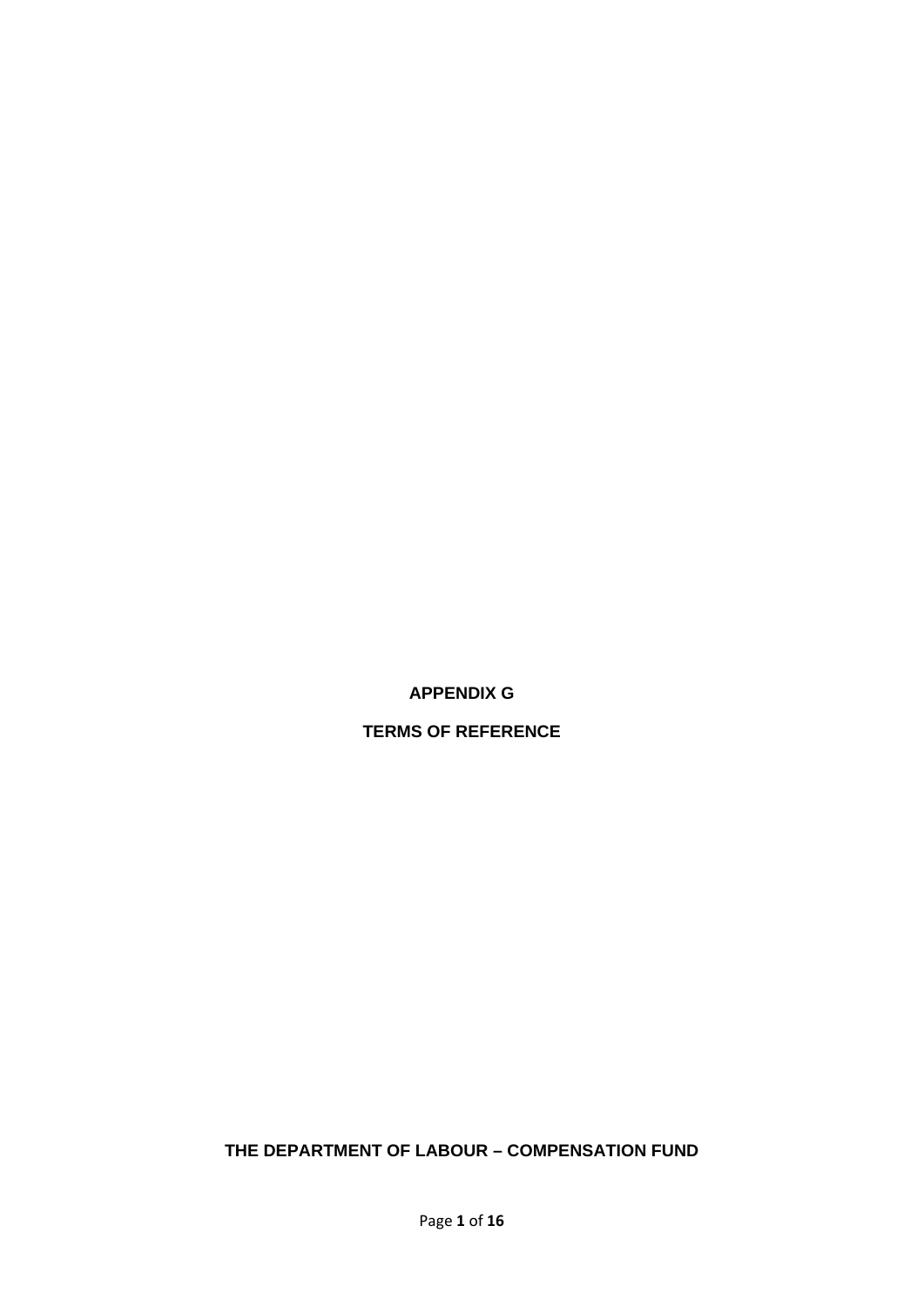#### **TERMS OF REFERENCE**

## **Request for Proposals for a Turnaround the Compensation Fund with a view to modernisation its operations in line with meeting its Service Delivery expectations with improved governance and controls**

#### **1. PURPOSE**

The Compensation Fund (CF) invites proposals from suitably qualified service providers to review of the business elements of the compensation fund with a view to restructuring its operations in line with meeting its service delivery expectations with improved governance and controls.

#### **2. BACKGROUND**

2.1 The mandate of the Compensation Fund is derived from Section 27 (1)(c) of the Constitution of the Republic of South Africa. In terms of this act, all South Africans have a right to social security. The Compensation Fund is then mandated to provide social security to all injured and diseased employees.

The Compensation Fund is a public entity of the Department of Labour. The Fund administers the Compensation for Occupational Injuries and Diseases Act no. 130/1993 as amended by the COIDA 61/1997.

The main objective of the Act is to provide compensation for disablement caused by occupational injuries or diseases sustained or contracted by employees, or for death resulting from such injuries or diseases, and provide for matters connected therewith.

The Fund generates its revenue from levies paid by employers, which consists mainly of annual assessments paid by registered employers on a basis of a percentage or fixed rate of the annual earnings of their employees. The COID Act, however, makes provision for a minimum assessment to ensure that the assessment is not less than the administration costs incurred.

#### **The operations of the Compensation Fund are also affected by the following legislation:**

- o Public Finance Management Act, of 1999 as amended
- o Occupational Health and Safety Act, 1993
- o NEDLAC Act, 1994
- o Labour Relations Act, 1995, as amended
- o Basic Conditions of Employment Act, 1997, as amended
- o Employment Equity Act, 1998
- o Skills Development Act,1998 as amended
- o Unemployment Insurance Act, 2001 as amended
- o Unemployment Insurance Contributions Act, 2002
- 2.2 The CF has been fraught with not meeting its service delivery expectations combined with significant delays in turnaround times on service elements which are under its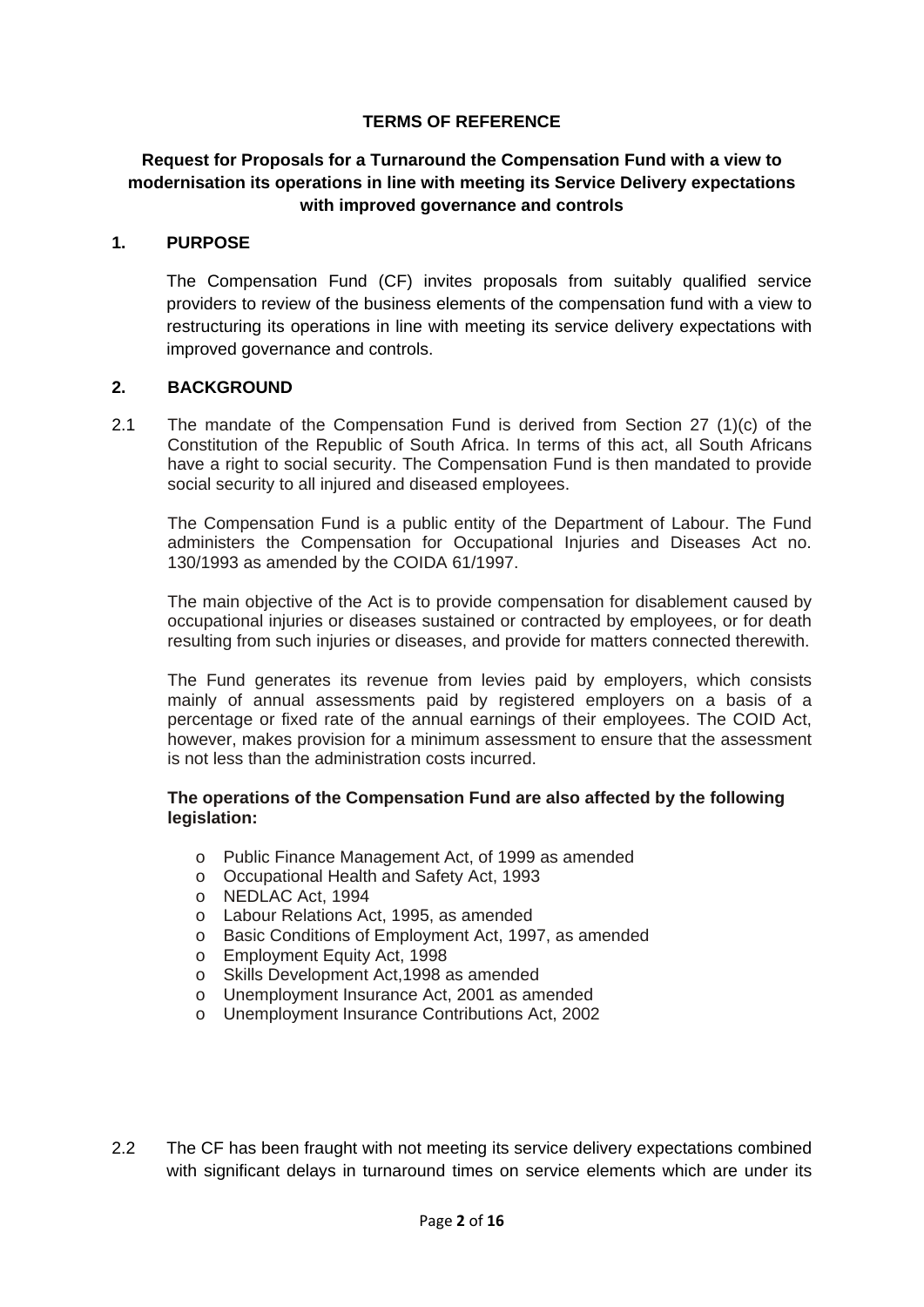direct control. These have direct impacts to the citizens of our country, especially those citizens who are in dire need of assistance at the time when they are the most vulnerable. In addition, certain output documents by the CF form a critical element of tender compliance within public sector procurement, and delays in issuing these certificates have a direct impact on the business sector and the economy as a whole.

- 2.3 The poor audit reports, management reports and audit findings do not support the existence of good management of the resources deployed, and the enforcement of governance and controls, which may further be predicated by failures in business processes, systems and staff skills and competence. This necessitates a review of the entire value chain in meeting the service delivery obligations of the CF.
- 2.4 Some of the core issues identified includes the following:

## **People**

- o Lack of accountability by managers and supervisors
- o No service orientation culture and low staff motivation
- o Fear of change and a preference of doing what is known
- o Misplacement and capacity to perform job tasks Lack of efficient performance management and monitoring

## **Business Process**

- o Highly segmented areas of operations with no workflows or integration
- o Outdated business processes based on manual workflows with numerous non value and duplicated tasks
- o Processes are not aligned to systems and are not structured for effective performance
- o Misalignment of business processes to system specification and design
- o No Business intelligence for strategic and operations exception reporting
- o Non-compliance to best practice medical administration

## **Information System**

- o No electronic registration or submission of claims
- o The alignment of medical classification of injury, diseases, functioning and health and allocation of pharmaceuticals to treatment codes is required. ICD10, Nappi codes link to CPT4 not utilised to assist with identifying and limiting claim liability and case management, as included in the blueprint
- o Backlogs in claims processing. Poor turn-around time on settlement of claims
- o Lack of capacity of the electronic document management system- Kofax
- o No effective reporting or exception reporting mechanisms
- o No reporting functionalities with large reliance on service provider
- o No automation of standard rules to speed up processing
- o No automated forms as included in the blueprint
- o System does not allow bulk upload of high volumes of accounts submitted by service providers
- o The system does not provide remittance advices service providers cannot reconcile their payments received to the accounts submitted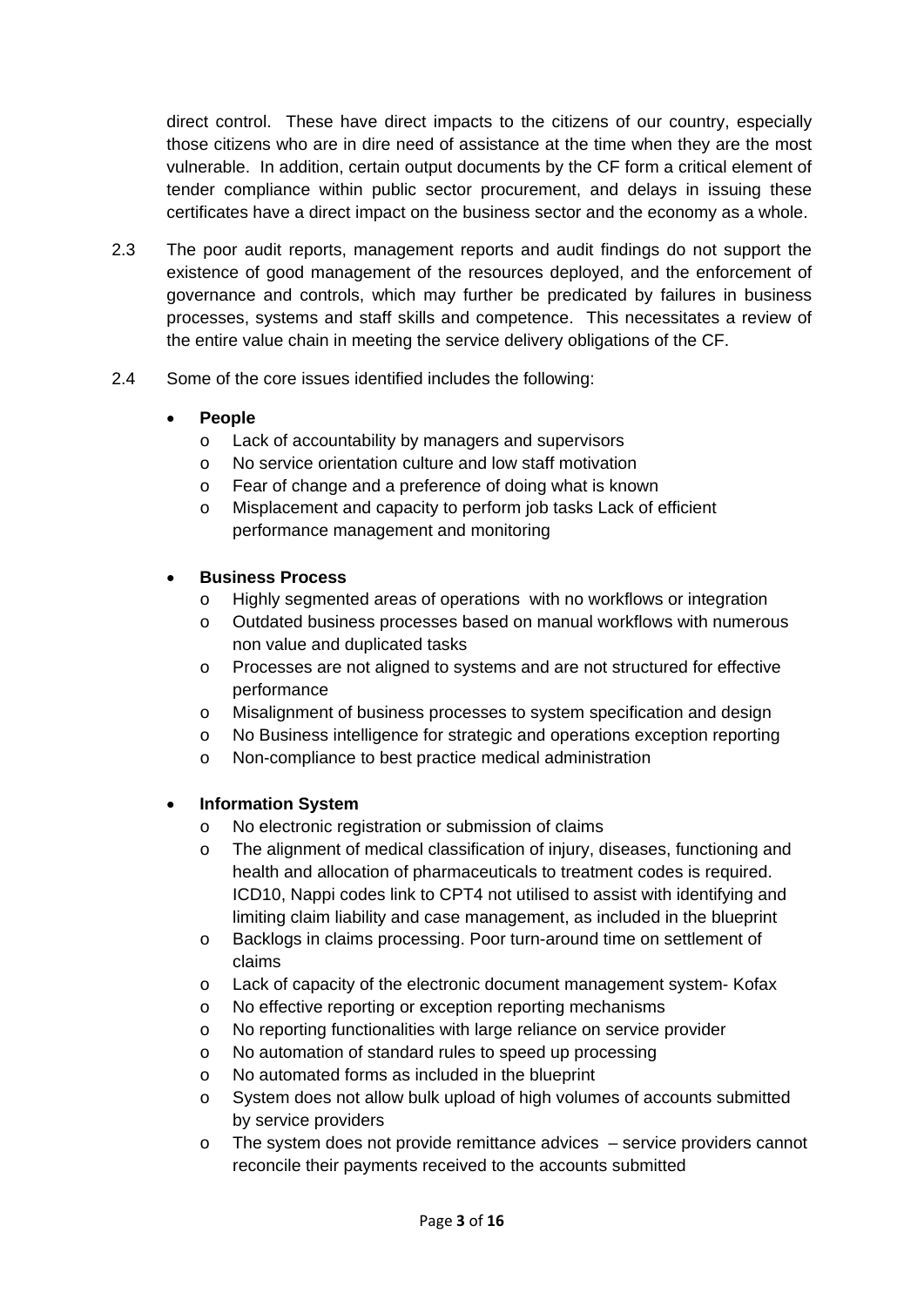- o Accounts are paid to the bank by line item, instead of being rolled up into one payment resulting in significantly higher bank charges
- o No Risk management system and no Access control system

#### **3. SCOPE OF F WORK**

The overall goal of turnaround strategy is to return an underperforming CF to normal in terms of acceptable levels of service delivery, financial health and administration.

To achieve these objectives, the CF turnaround strategy must reverse causes of distress, resolve the financial crisis, achieve a rapid improvement in financial performance, regain stakeholder support, and overcome internal constraints and unfavorable characteristics identified.

Turnaround approach should at least include the following components which are:stabilizing the fund, enhancing and optimizing the CF's (people, processes and systems) in terms of the turnaround model indicated below.



#### **3.1 Components of turnaround strategy**

#### **3.1.1 Managing the turnaround**

The enabling components to manage the turnaround are turnaround leadership, stakeholder management, and turnaround project management.

## **3.1.2** Stabilising the business and the financial management

The CF needs to be stabilized to ensure the short-term future of the business, introducing predictability and ensuring legal and fiduciary compliance (PFMA).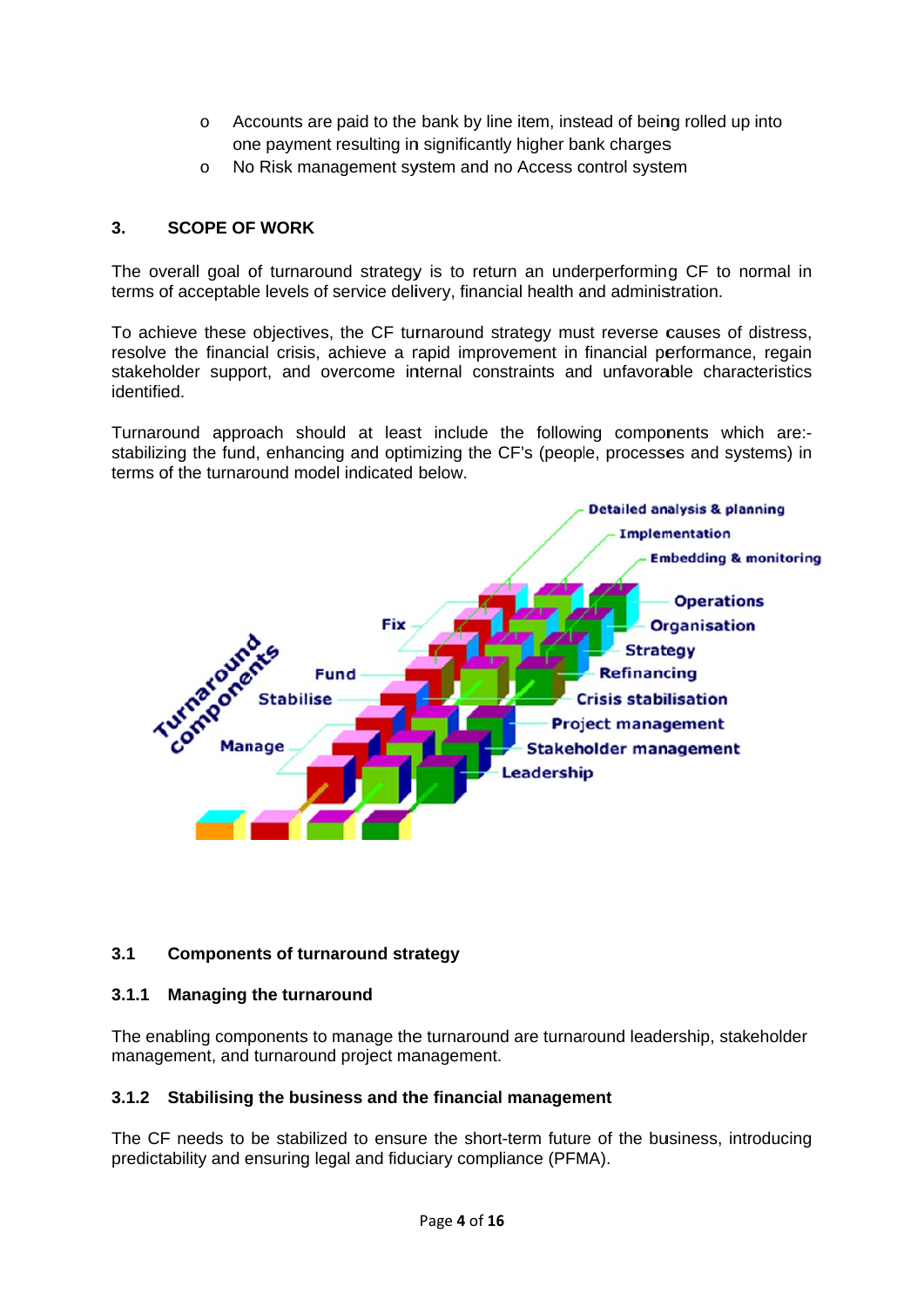# **3.1.3 Fixing the distressed Compensation Fund**

The underperforming or distressed public entity needs to be fixed in strategic, organisational and operational terms.

# **3.1.4 The successful service provider will be required to:**

- **Devise and Implement a Remedial Plan to remedy the interim crisis :- (Business unusual plan of action)**
- o Identify the root cause or contributory factors to the issues and weaknesses identified in the business process
- o Perform Root Cause Analysis on finance, fraud and risk administration and management
- o Perform an diagnostic review of people and systems to identify weaknesses to establish controls
- o Develop mitigating action plan aimed to resolving, eliminating, or minimising the incidence of the identified issues, weakness and lack of controls
- **Develop, design and implement the turnaround plan for the CF (Future model for the CF):-**
- o Diagnostic of the alignment of the strategic objectives of the CF against its shareholders mandate and objectives
- $\circ$  Perform a legal review with the aim enhance service delivery. The legal review must be included in the turnaround plan.
- o Map and design Business Process for the Fund which includes both business processes for core and support functions of the CF
- Develop and implement a change management program addressing all elements of the program
- o Provide best practice benchmark study to the CF
- o Develop, Review and Update Governance Policy and Procedures as may be required
- o Facilitate the turnaround leadership
- o Develop, design and implement the turnaround approach and plan for the CF
- o Implement the turnaround plan for the CF

# o **People**

- Review Employment Contracts, Score Cards and Performance management, and redefine these as may be necessary
- Develop appropriate organisational structure
- Develop job descriptions covering posts in the revised organisational structure
- Perform a complete skills audit across all levels of staff and evaluate current skills against the skills required to perform the job requirements
- Evaluate suitability of current staff and perform a best fit placement of staff into positions where they are best trained and able to perform in accordance with the organisation's goals.
- Manage the implementation of the new Human resource organisational structure in accordance with best HR practice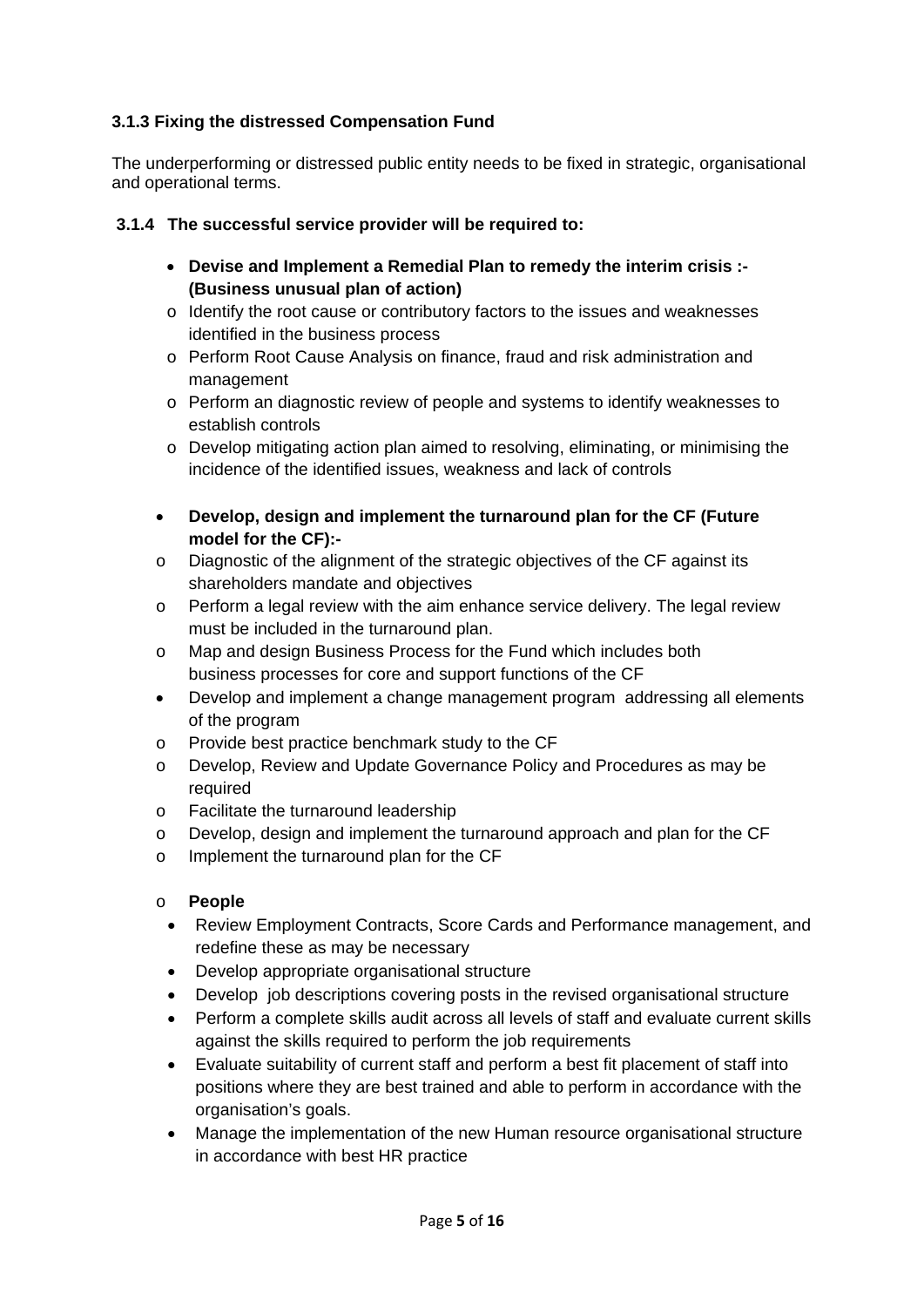## o **Business Processes and Systems**

- Review, Map, Optimise and Define all Business Processes across the entire value chain
- Review, Map, Optimise and Define all Systems Processes to close the gaps in governance and controls across the entire value chain
- Develop mitigation strategies for work segmentation, Risks and Controls
- Develop segmented workflows to optimise employee load balancing and turnaround times on tasks and service delivery elements
- Business systems and architecture review and make recommendations for optimisation
- Review, design and implement business intelligent information reports and advise a business specification to implement BI
- Develop Dashboards and Radars to facilitate good and timeous management information to feed into effective management processes

# **3.1.5 Project Office**

Establishment of a Project Office to manage projects relating to the scope of work and delivery of the turnaround plan and to co-ordinate activities of the remedial and turnaround implementation plan at a location determined by the Director General of Labour.

Resource the project office with resources to manage both the remedial and modernisation of the CF.

# **3.1.6 Actuarial and Audit Professional Services (remedial plan)**

An analysis of the Compensation Fund conducted provides for the estimation of  $\pm$  600 000 claims that has remained unpaid for a number of years. The objective of the assignment is to conduct an actuarial valuation to determine the value of these claims as well as the impact thereof on the financial reserves of the Fund.

A comprehensive valuation report highlighting the work carried out, the methodology used and the findings and recommendations arising from the valuation should be produced.

The audit is an essential component of the diagnostic study which aims to assess the finance capacity of the C F.

## **Key deliverables will be to:-**

- a. compile or update the Fund's action plan in response to the AG findings and Public Protector reports,
- b. conduct priority assessment of the action required to achieve the best results within project timeframes.
- c. allocate responsibilities with timelines for the priority areas identified following the review and assessment.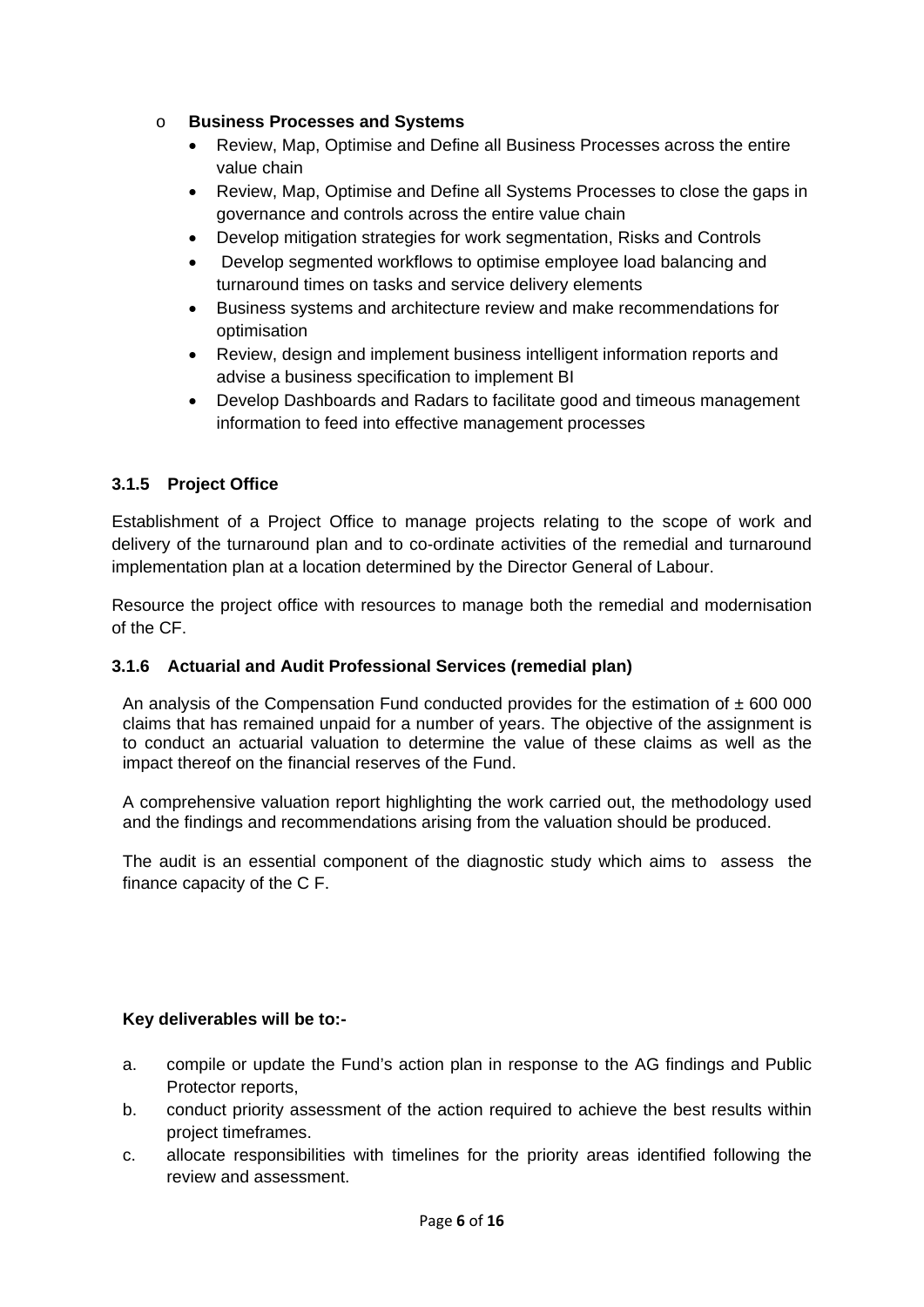- d. make recommendations that are aimed at improving the financial reporting process going forward.
- **e.** design and implement general financial management in terms of GRAAP and PFMA
- **f.** establish controls and procedures that are aimed to mitigate and eliminate risk and fraud.
- **g.** review and optimise business processes to ultimately ensure that all amounts received by the Fund in terms of PFMA are receipted, completely, timely and accurately deposited and that all monies transferred and paid by the Fund, for claims and other Fund expenditure are accurately, efficiently and appropriately utilized and substantiated**.**

## **3.1.7 Output Required**

The project deliverables will be to manage the implementation of the turnaround of the CF in terms of the scope of work indicated under paragraph 3.

## **4. METHODOLOGY**

4.1. The service provider will be required to supply a methodology statement detailing the steps that will be employed to complete the project work, a detailed costing and the time frames in which the project will be completed in line with the expected completion date.

The methodology statement should reflect the following aspects which would be used as criteria for functionality during assessment of the submission:

- (a) Proof and expertise must be demonstrated of a successfully turnaround of a company/ public entity/ government department.
- (b) Provide the approach (how) your company will deliver the scope of work outlined under paragraph 3. Provide reference sites.
- (c) Proof of expertise and experience in the core project team covering business management, governance and audit compliance with IFRS, PFMA and Treasury Regulations, Monitoring & Evaluation, Data Management, Software Systems Design, Configuration and Implementation across Wide Area Networks;
- (d) Technical resource skills and experience in:-
	- Project and programme management,
	- Auditing,
	- Accounting & Governance in public sector, (PFMA and GRAP)
	- Fund and portfolio management
	- Pension fund management
	- Revenue management
	- Financial modelling
	- Risk management
	- Change management
	- All aspects of Human Resource management,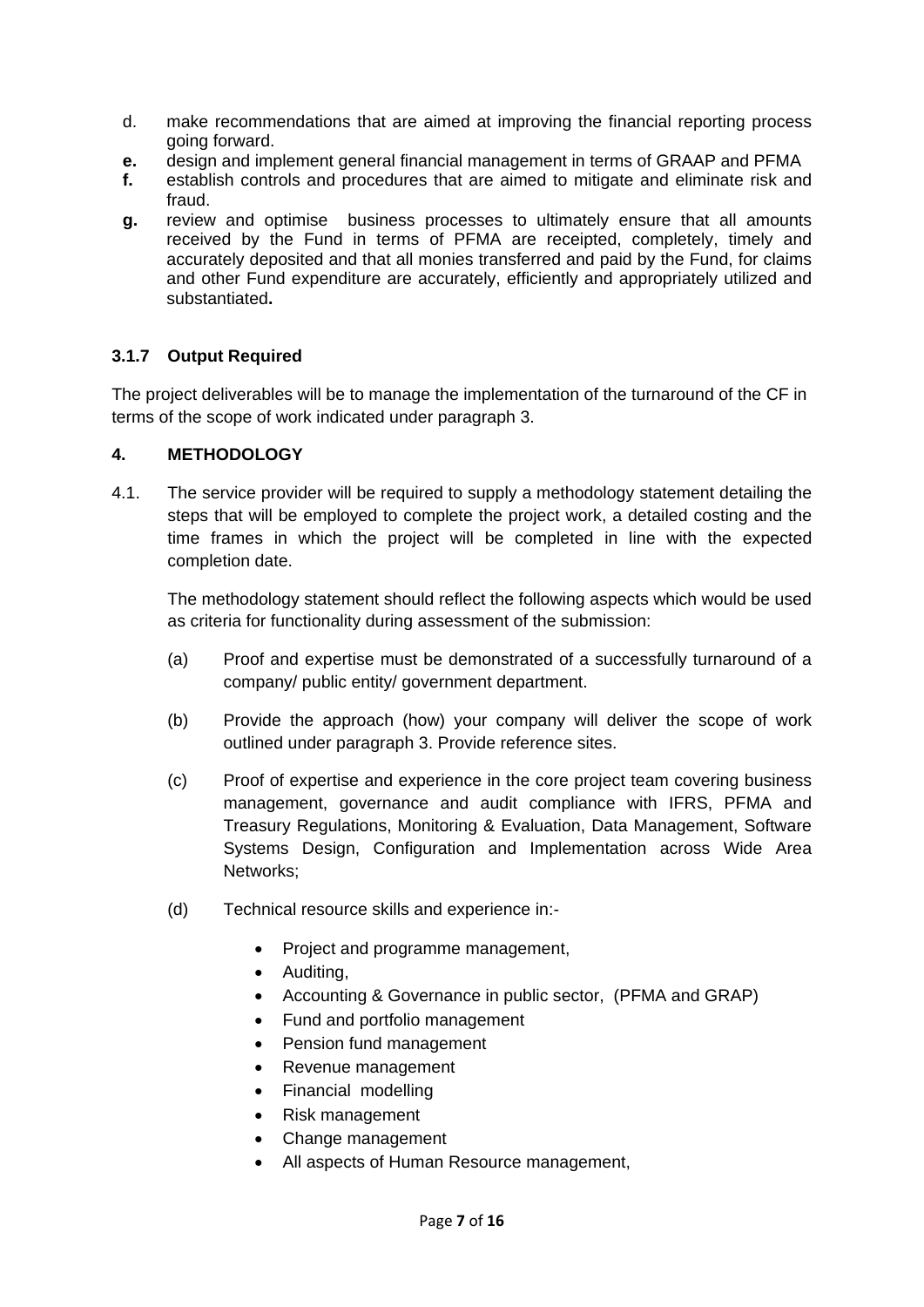- Organisational development
- Legal Services
- Business analytical skills
- Business process re-engineering
- At least 1 team leader to be qualified actuary, 10 years of experience in relevant actuarial work and supported by a Chartered Accountant with experience in internal audit work
- Experts in actuarial science (bachelor's degree in actuarial science, 5 years of experience in pension fund evaluations and determination of fund provisions)
- (e) Supply CV's and Company Profile;
- (f) Service Provider Capacity must relevant to the Project Scope and Deliverables.
- (g) A well documented, detailed proposed plan of action to achieve the objectives of the project, highlighting:
	- $\checkmark$  Critical skills and competences required
	- $\checkmark$  the deployment of resources including equipment
	- $\checkmark$  stakeholder engagement
	- $\checkmark$  transfer of required skills to CF's relevant officials
	- $\checkmark$  development and documentation of business processes
	- $\checkmark$  quality assurance; and critical time frames
	- $\checkmark$  hand-over procedure of the close-out project report.
- (h) Knowledge and understanding of the:
	- $\checkmark$  public sector regulatory environment
	- $\checkmark$  business process re-engineering
	- $\checkmark$  Human Resource Management and Interventions required
	- $\checkmark$  Government's empowerment initiatives
	- $\checkmark$  Public fund and administration and management
- (i) The service provider must have the necessary equipment and staff to perform the project work with a core team based full time onsite at designated offices in Pretoria assigned to the PMO.

## **5. TIME FRAME**

The project will be completed based on the project plan that will be developed with the successful bidder. However, it is estimated that the project is estimated to be completed in 24 months from the date of commencement.

Bidders are required to provide a high level project plan in their bid. The successful bidder will be required to provide for the approval of the CF, a *detailed* project execution plan and project management plan within two weeks (2) of the commencement of the project.

## **6. PERFORMANCE MEASURES & PAYMENT MILESTONES**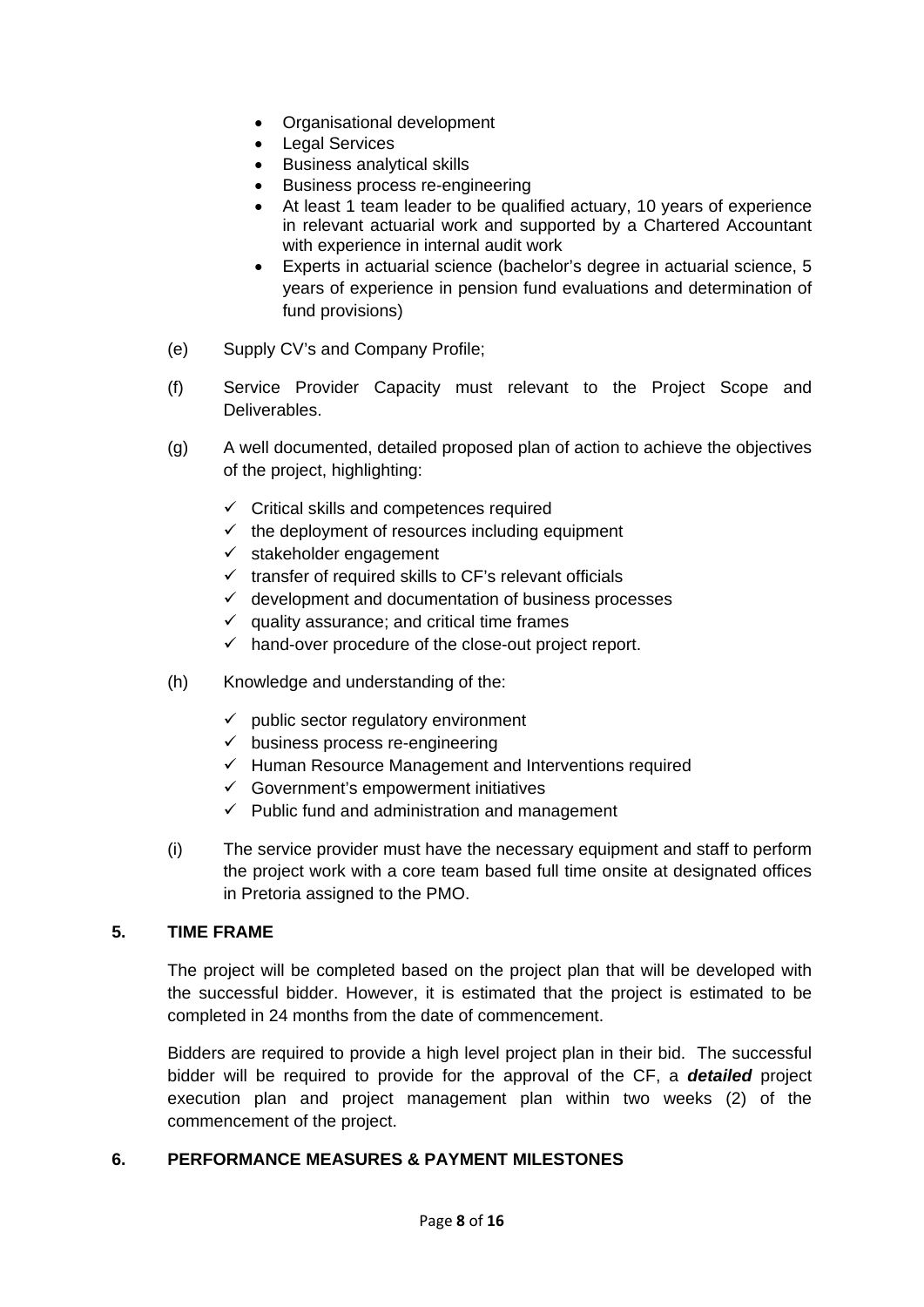The service provider (at it's own cost) must prepare and submit a proposal statement outlining, among others, the details of the deliverables and the costing thereof in order to manage the programme. Performance requirements and milestones will be devised in consultation with the successful bidder. These will then be used to manage the performance of the successful Service Provider, and payment milestones.

## **7. REPORTING**

- 7.1 Reporting will be to the Director General of Labour.
- 7.2 The following project governance documentation and sign off/approvals will only be approved by the Director General of Labour (Project Sponsor) or his delegated representative:-
	- Diagnostic report
	- Business specifications,
	- Solution design
	- Actuarial evaluation report
	- Audit report
	- Status reports on AG findings with support information
	- New business and operating model designs,
	- Business processes,
	- Risk management and governance structures,
	- Finance models for the fund,
	- Re-organisations structures,
	- Quality assurance reports,
	- Test plans
	- Cut over plans (migration plans)
	- Go live acceptance
	- Key milestones delivered within the remedial and turnaround plans,
- 7.3 Project reporting will take place at the Department of Labour and /or CF's Head Office on status, progress, identified problems encountered and intervention measures required to stay within time, budget and quality.
- 7.4 A comprehensive progress report accompanied by the minutes of these briefings will be compiled and submitted to the Project Manager, designated by the Director General of Labour, within 5 business days of each briefing.

# **8. COSTING**

- 8.1 The service provider must provide a comprehensive project costing outlining the following:
	- Detailed costing showing items and categories of costs / expenditure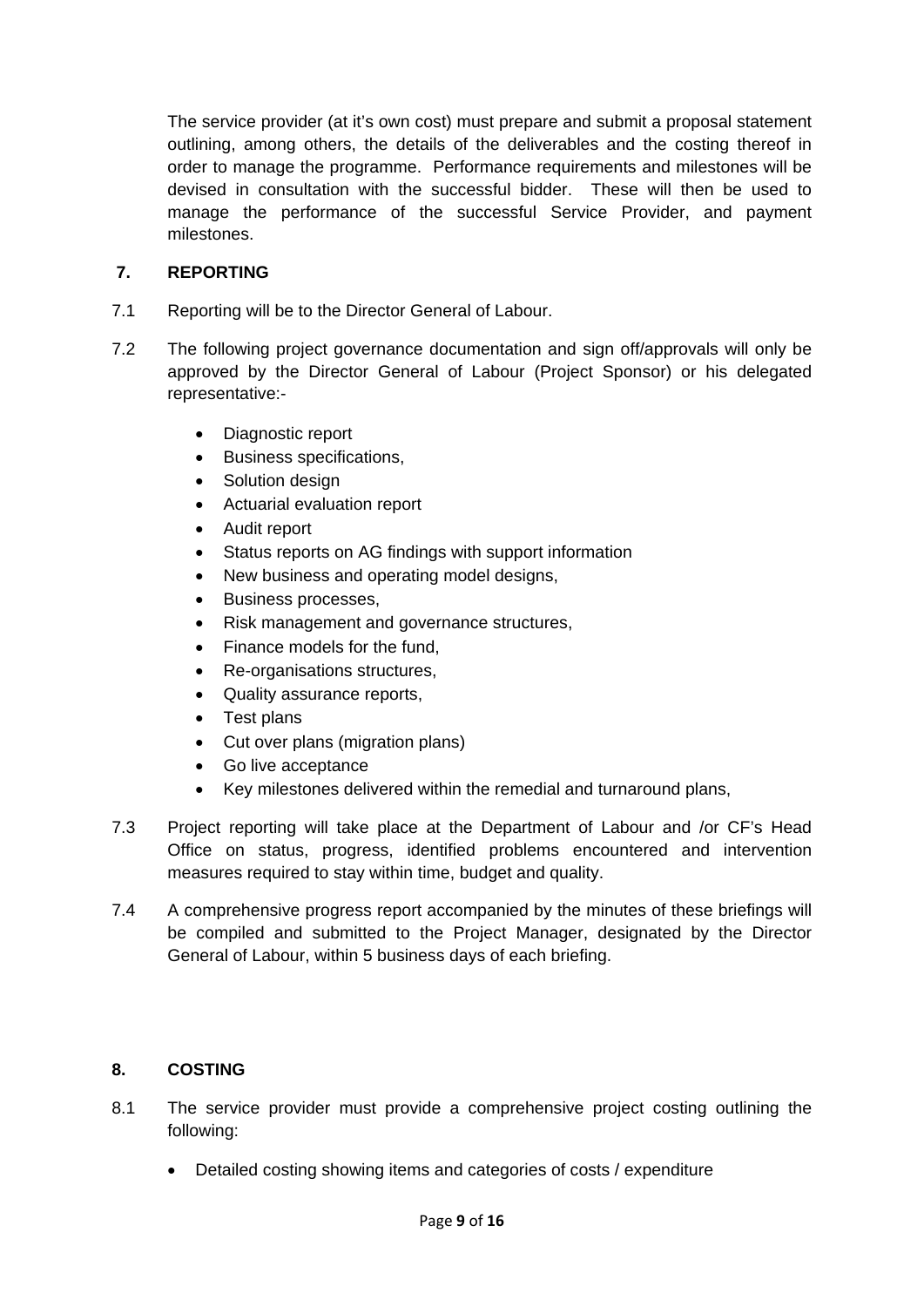- The calculation of rates charged and / or a breakdown of amounts against all the envisaged consulting time
- 8.2. All amounts stated (for goods, products and / or services to be rendered or to be developed) must be clearly stated showing the net amount excluding VAT, the VAT charged, and the Full Contract amount inclusive of VAT.
- 8.3 All subsistence, travel and accommodation costs for the staff engaged in the fieldwork of the project shall be approved by both the CF's designated project manager (within delegation of authority) and the Service Provider's Project Manager in accordance with a project plan approved by the Director General of Labour.

Subsistence, travel and accommodation costs shall be treated as a pass through cost at rates which are applicable to similar expenditure that is duly authorised.

These subsistence, travel and accommodation costs for the entire project team will be invoiced to the CF on a monthly basis in arrears, accompanied by all substantiating supporting documentation required by the CF.

 The following minimum standards shall apply to these pass through costs, but not limited to:

## **Road Travel:**

at the Department of Transport's monthly published rate per kilometre applicable to the vehicle, and shall be calculated from the service providers office to the offices (national or Regional) of the CF and /or Department of Labour.

- **Toll Fees:** at the cost charged for passage through a manned or unmanned toll station as published on the respective tolling authority's website
- **Air Travel:** at the cost of Economy Class return tickets
- **Accommodation:** at the cost of a minimum on a 3 star or equivalent accommodation /cost

**Subsistence Allowances:** at the rate applicable to CF travel and subsistence policy.

# **9. MONITORING PROGRESS ON THE PROJECT**

The CF's Project Manager or his duly appointed representative will be responsible for regular and day-to-day management of the project's progress with the service provider.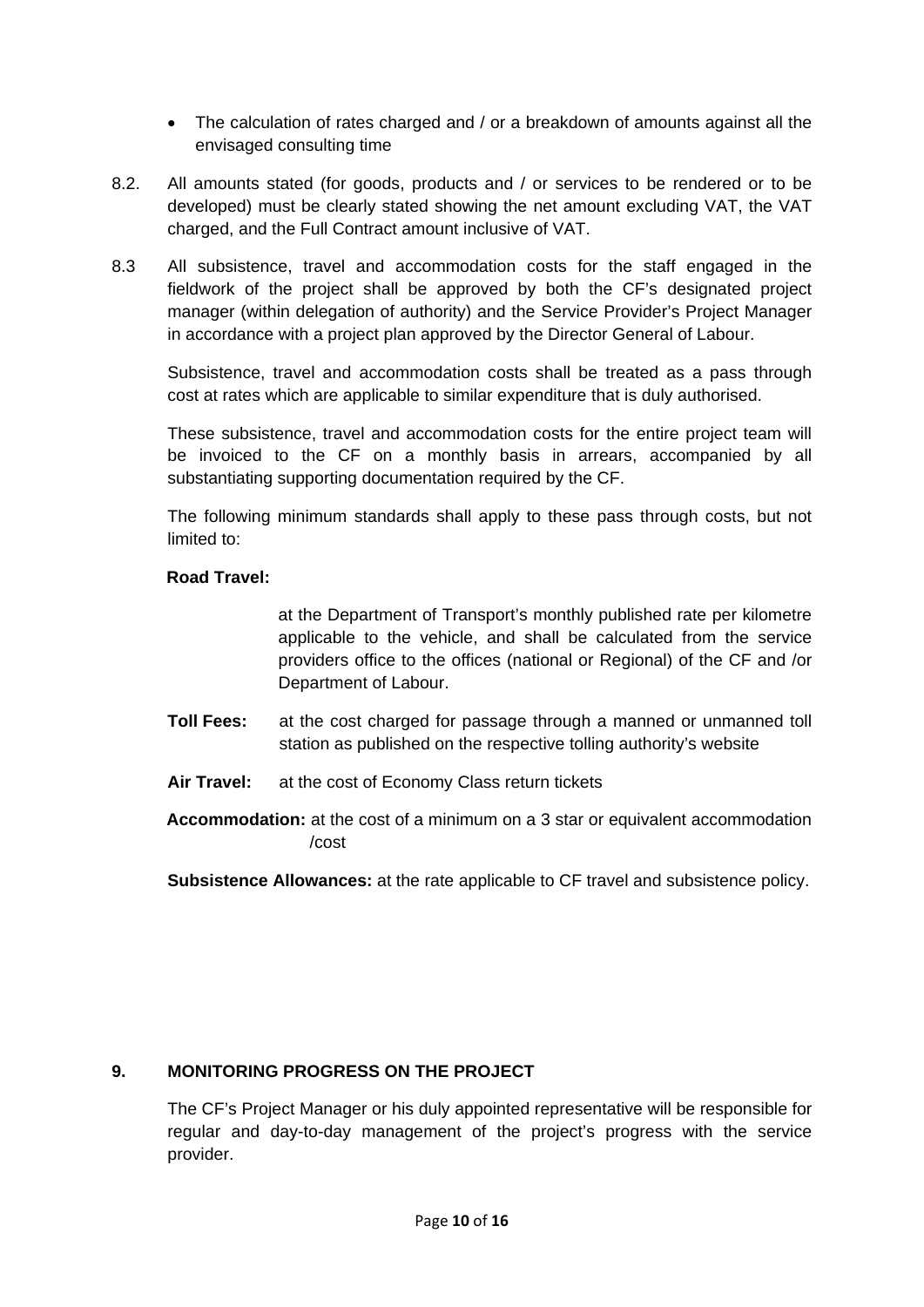The Service Provider's Project Manager and / or Specialist Discipline Team Leads may be required to conduct presentations or workshops as the project unfolds or as may be expedient delivery of key tasks and milestones of the project.

# **10. CONTINUITY AND PROFILE OF SENIOR STAFF ON THE PROJECT**

The project shall at all times be managed and supervised by a senior and competent Programme Manager appointed and provided by the service provider. The core team leads may only be changed in consultation and agreement with the CF's Project Manager and approval by the Project sponsor.

## **11. CONDITIONS OF PROPOSAL**

- 11.1. The Proposal must include:
	- Methodology / Approach covering issues captured under 3 and 4 above
	- CV's of Key Team Members
	- A High Level Project Plan
	- A detailed Project Costing
	- Submission of all required compliance documentation
	- Provision to meet with and / or brief CF's management team on a regular basis
- 11.2 During the Bid Evaluation Stage, Service providers may be required to make presentations on their proposal within twenty four (24) hours of notification, if required to do so by CF.

## **12. CONFIDENTIALITY**

- 12.1. All information generated, communication produced, and data acquired, and any other material produced under the auspices of this project, remains the intellectual property of CF.
- 12.2. The service provider will be bound by the same clause of confidentiality and code of ethics as applicable to officials of the public service.

## **13. INDEMNITY**

- 13.1. CF will not be held responsible for any costs incurred by the bidder/s in the preparation and submission of the bids.
- 13.2. CF is not bound to select any of the firms submitting proposals, and reserves the right not to award the contract to the bidder with the lowest bidding price, as well as to renegotiate the bid of the preferred bidder.

## **14. PAYMENT TERMS**

14.1. CF undertakes to pay all verified and valid claims for work done to its satisfaction upon presentation of a substantiated claim / invoice. No payment will be made where there is outstanding information / work and incorrect information provided by the service provider.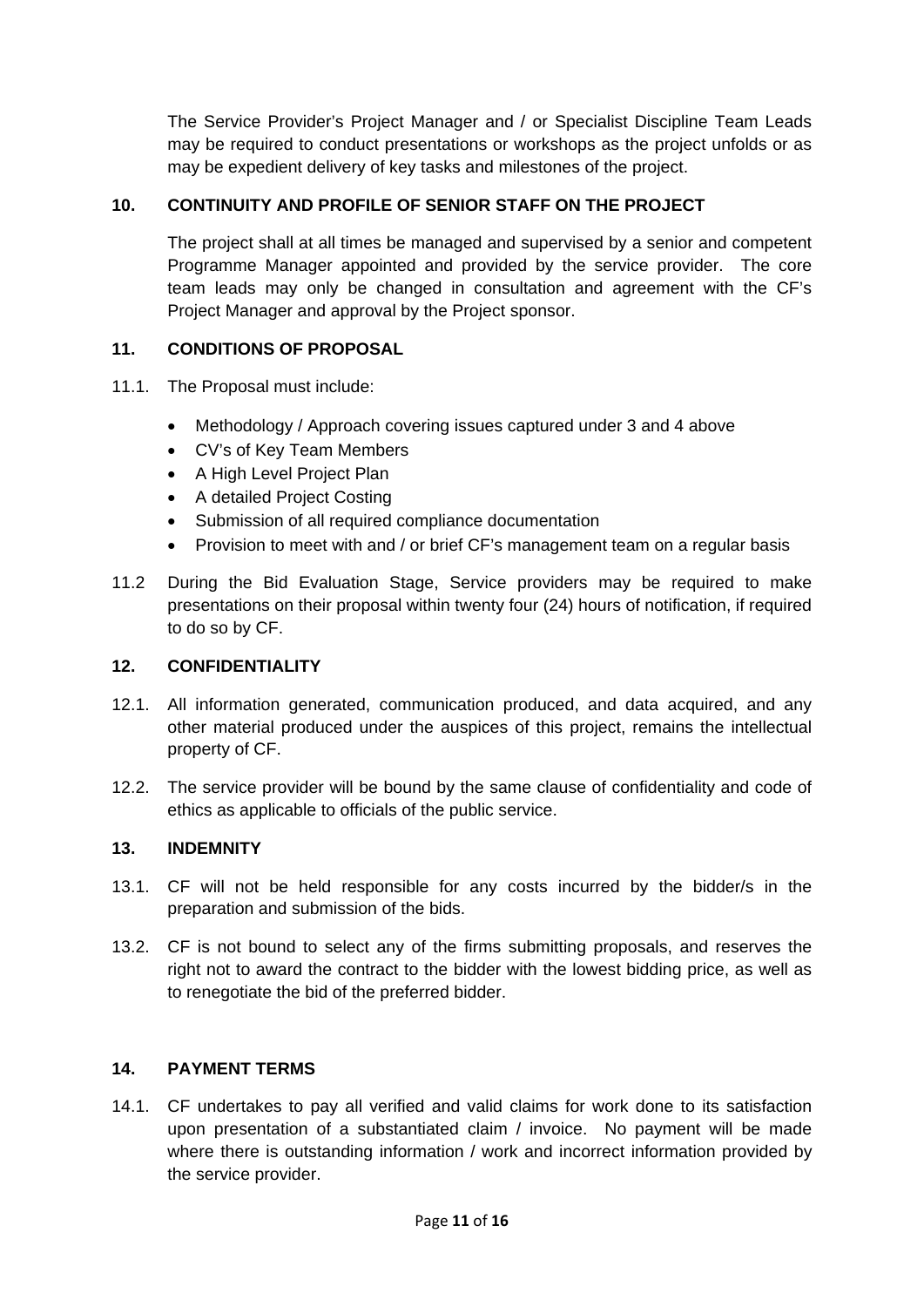- 14.2 The Bidder must propose payment terms in accordance with deliverables and milestones, which the CF reserves the right to negotiate with the successful bidder should this be deemed to be necessary.
- 14.2 All payments will be linked to delivery of milestones with supporting documents and all milestones and payments will be approved by the Director General of Labour (Project Sponsor).

## **5. ADDITIONAL INFORMATION ON PROPOSAL**

The service provider must provide details of staffing, highlighting training and development policies, with specific reference to affirmative action policies and initiatives.

## **16. COMPULSORY COMPLIANCE DOCUMENTATION**

- a) Certified copies of Business Registration Documents, Shareholding Certificates, and Identity Documents of the Shareholders
- b) Certified copy of the BEE Rating Certificate
- c) Original valid Tax Clearance Certificate
- d) Certified copy(s) of Joint Venture / Consortium Agreement (if applicable)
- e) Certified copy of latest Audited Financial Statements
- f) Proof of Professional Registrations
- g) Details of Professional Indemnity insurance;
- h) Financial health and reputation of the firm (enclose audited accounts for the last 3 years);
- i) References of similar work conducted;
- j) List of clients who could be contacted.

## **17. RESPONSIVENESS CRITERIA**

For a bid to be considered responsive, the bidder / service provider must satisfy the following mandatory requirements as per the RFP documents. Failure to meet these mandatory requirements will result in the bid being considered non responsive, and the bid will be disqualified. Bidders must use the template below in their response document.

| <b>Item</b> | <b>Description</b>                                                               | Comply? |           |                |
|-------------|----------------------------------------------------------------------------------|---------|-----------|----------------|
|             |                                                                                  | Yes     | <b>No</b> | <b>Remarks</b> |
|             | Documentation per Paragraph 16                                                   |         |           |                |
| $\sqrt{2}$  | The Core Project Team must include a<br>qualified auditor registered with SAICA. |         |           |                |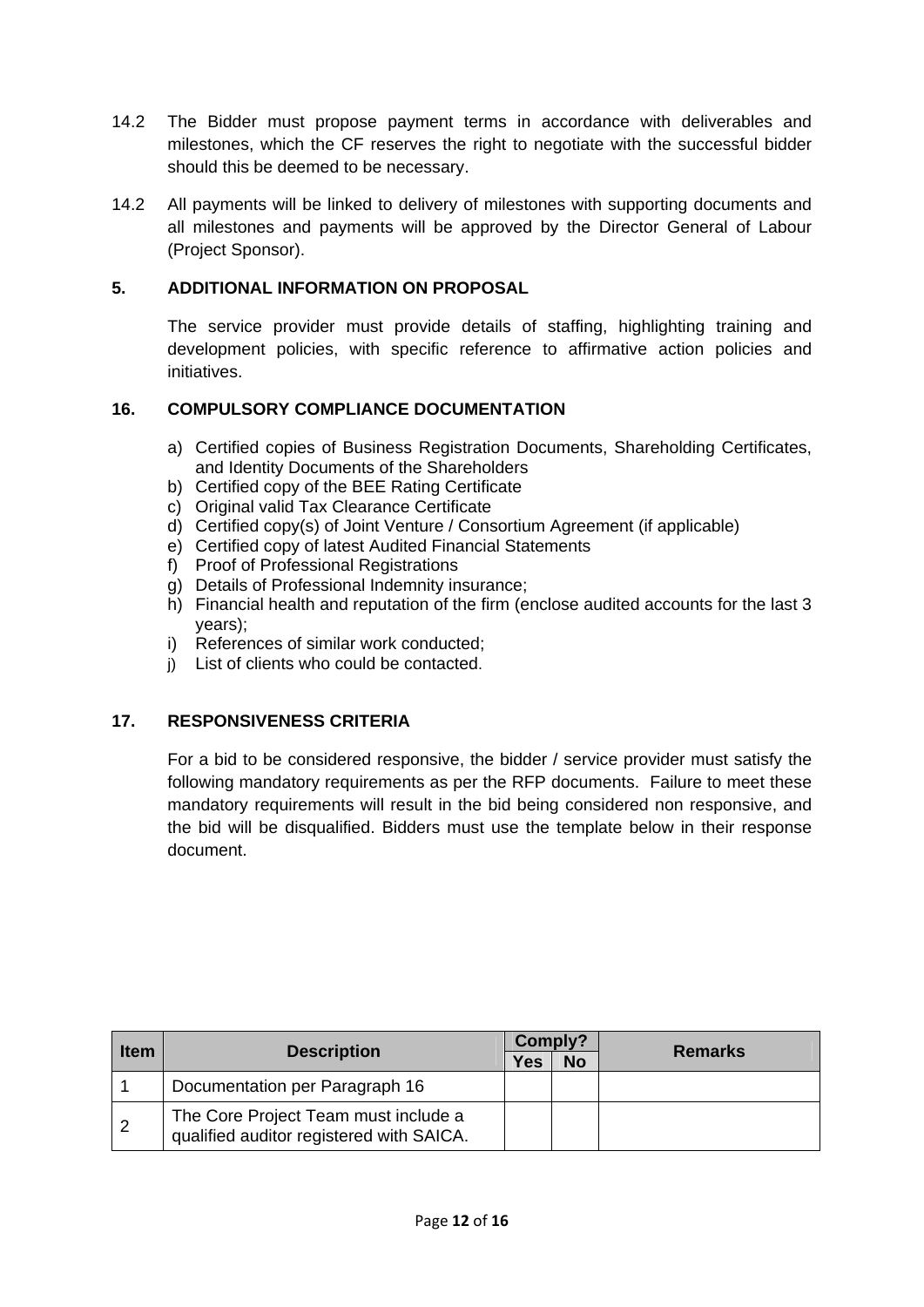| <b>Item</b> | <b>Description</b>                                                                                                                                                                                        | Comply? | <b>Remarks</b> |
|-------------|-----------------------------------------------------------------------------------------------------------------------------------------------------------------------------------------------------------|---------|----------------|
| 3           | The Bidder must attend the compulsory<br>briefing session, and submit the signed<br>proof of attendance with their bid proposal.                                                                          |         |                |
| 4           | Pricing information must be attached as<br>directed in accordance with a 2 envelope<br>system, with Envelope 1 containing the<br>Technical Proposal, and Envelope 2<br>containing the Financial Proposal. |         |                |
| 5           | Bidders must have proven credentials in<br>assessing and adjudicating applications<br>for benefits of similar clients or<br>applications in similar environments.                                         |         |                |

## **18. EVALUATION CRITERIA**

#### **TECHNICAL EVALUATION – ENVELOPE 1**

- 18.1. Evaluation is in two phases and will be based on a point system. The following are the maximum number of points that can be awarded for each category, and the threshold score for each category (if applicable).
- 18.2. The Technical proposal will be evaluated out of 100 % points with a Threshold Score of 80 %.
- 18.3 **Only submissions that pass the Technical Threshold will continue onto the Financial and BEE evaluation.**
- 18.4 **Pricing information must be attached as directed in accordance with a 2 envelope system, with Envelope 1 containing the Technical Proposal, and Envelope 2 containing the Financial Proposal**. Non-compliance to this provision will also render you bid unresponsive and will be dis-qualified

The 90/10 Principle for Bid Evaluation will apply as reflected in the table below.

| <b>Evaluation Category</b> | <b>Maximum Points</b> | <b>Threshold Score</b> | <b>Weighted Score</b> |  |
|----------------------------|-----------------------|------------------------|-----------------------|--|
| <b>Technical Proposal</b>  | 1890                  | 1512                   | 100%                  |  |
| <b>Total Score</b>         | 1890                  | $= 80$ % out of 100 %  | 100%                  |  |

Bidders who score less than 80 % of the 100 % points of the Functionality Points available for their Technical Proposal, will be considered and materially unresponsive, and will not be evaluated further, having being considered to not meet the minimum threshold score.

#### **18.5 FINANCIAL – ENVELOPE 2**

| <b>Evaluation Category</b> | <b>Maximum Points</b> | <b>Threshold Score</b> | <b>Weighted Score</b> |  |
|----------------------------|-----------------------|------------------------|-----------------------|--|
| Price                      | 90                    |                        | 90                    |  |
| <b>Total Score</b>         | 90                    |                        | 90                    |  |

**It is the prerogative of the CF to or not to award to the lowest prices in terms of the Supply chain framework and national treasury practice notes, if any.** 

#### **18.6 BEE RATING**

| <b>Evaluation Category</b><br><b>Maximum Points</b> | <b>Threshold Score</b> | <b>Weighted Score</b> |
|-----------------------------------------------------|------------------------|-----------------------|
|-----------------------------------------------------|------------------------|-----------------------|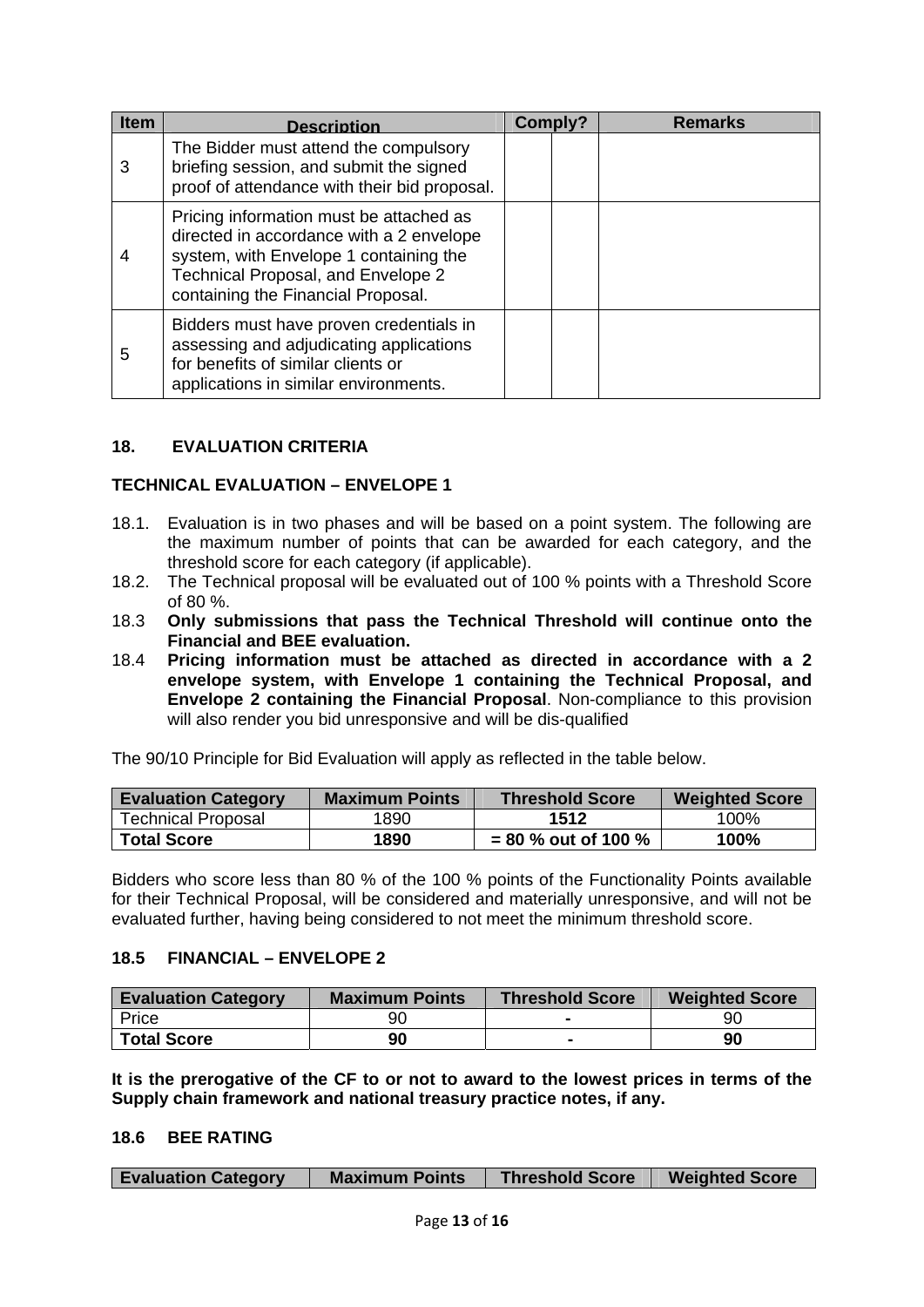| $\cdots$<br>---<br>. .<br>,,,, |   |  |
|--------------------------------|---|--|
| <b>Total Score</b>             | v |  |

- **18.7 The CF reserves the right to exclude companies and or persons from the bidding process in terms of good governance outlined under Treasury Regulations 16.A.8.4 and 19.A.9.**
- **18.8 Organisation, companies and / or persons who have worked and are currently working within the operations for past 4 consecutive years of the CF from 1 April 2008 till to date, will be excluded from the bidding process and bids will be disqualified.**

## **18.9 .ELIMINATION OF PROPOSALS ON GROUNDS OF FUNCTIONALITY**

18.9.1 Bids that score less than 80% of the 100% available for functionality will be eliminated from further consideration. Points will therefore not be awarded for their cost proposals or for B-BBEE Status Level of Contribution

18.9.2 The percentage scored for functionality should be calculated as follows:

Each panel member shall award values for each individual criterion on a score sheet. The value scored for each criterion shall be multiplied with the specified weighting for the relevant criterion to obtain the marks scored for the various criteria. These marks should be added to obtain the total score. The following formula should then be used to convert the total score to a percentage for functionality:

$$
Ps = So
$$
  

$$
MS
$$

**Where** 

Ps = percentage scored for functionality by bid/proposal under consideration So = total score of bid/proposal under consideration

Ms = maximum possible score

Ap = percentage allocated for functionality

The percentages of each panel member shall be added together and divided by the number of panel members to establish the average percentage obtained by each individual bidder for functionality.

After calculation of the percentage for functionality, the prices of all bids that obtained the minimum score for functionality should be taken into consideration.

# **18.9.3 AWARDING OF PREFERENCES POINTS**

Points for B-BBEE Status Level of Contribution will be awarded according to the table indicated in the preference points claim form(s).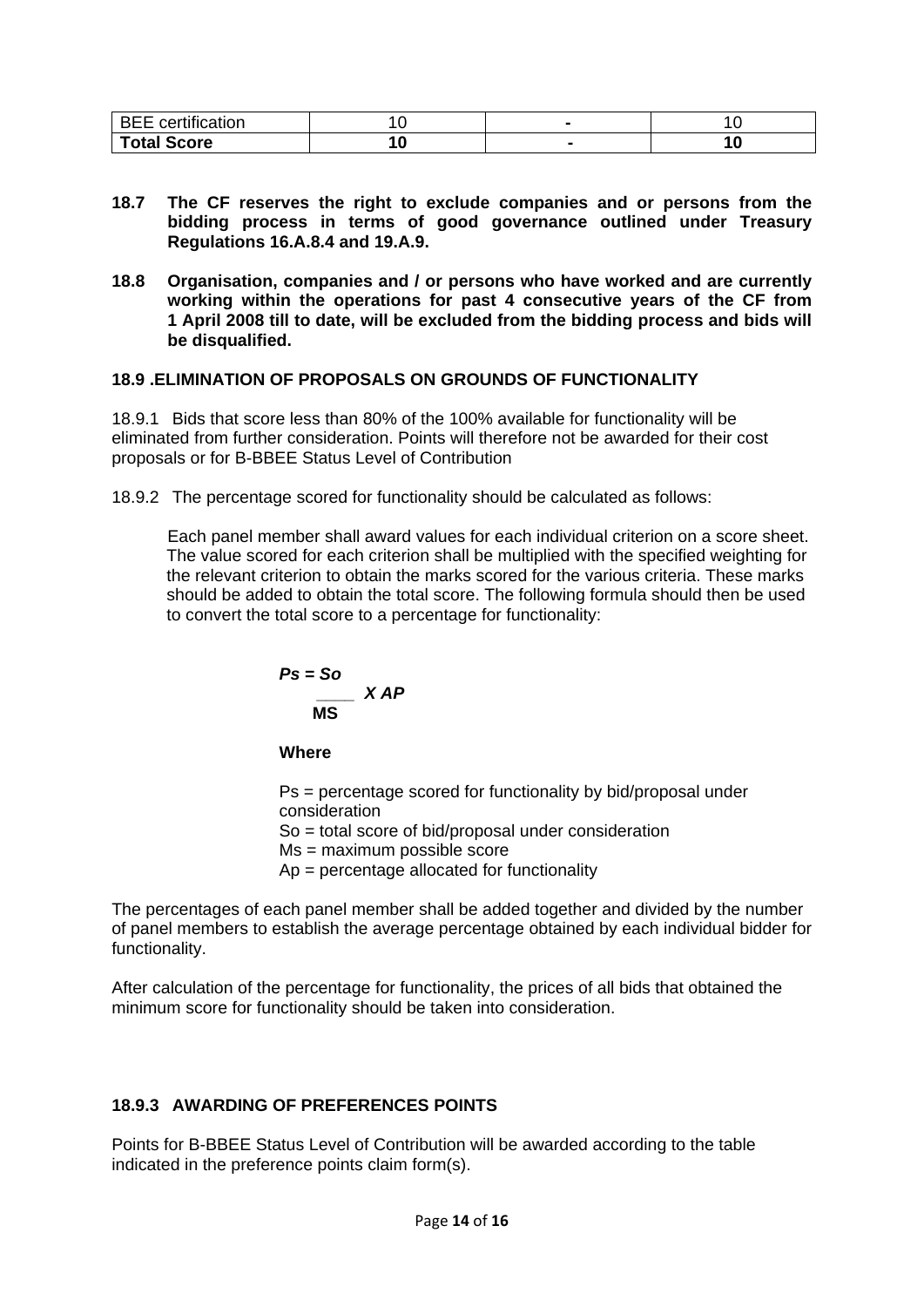## **18.9.4 COMBINING PRICE AND PREFERENCE POINTS**

The B-BBEE Status Level of Contribution marks for each bid will now be added to the price points for that bid.

The Evaluation Committee may recommend that the contract be awarded to the bidder obtaining the highest aggregate mark as determined or to a lower scoring bid based on firm, verifiable and justifiable grounds.

#### **It is the prerogative of the CF to or not to award to the lowest prices in terms of the Supply chain framework and national treasury practice notes, if any.**

## **18.9.5 ADJUDICATION OF BID**

The Adjudication Committee will consider the recommendations and the Director General of Labour will make the final award.

The successful bidder will usually be the service provider scoring the highest number of points or it may be a lower scoring bid based on firm, verifiable and justifiable grounds or no award at all.

## **19. CF's RIGHTS RESERVED AND CONTRACT**

The CF reserves the right to exclude companies and or persons from the bidding process in terms of good governance outlined under Treasury Regulations 16.A.8.4 and 19.A.9.

Organisation, companies and / or persons who have worked and are currently working within the operations of the CF **for past 4 consecutive years of the CF from 1 April 2008 to ,**  will be excluded from the bidding process and bids will be disqualified on the basis of having an unfair advantage over other potential bidders.

The CF reserves the right to cancel this bid at any time prior to the award of the bid, which right shall be exercised at it's sole discretion. In such event of cancellation, the CF will not be accountable for any costs which bidders may have expended on the bid process.

The CF will enter into a contract with the successful bidder in accordance with the Standard General Conditions of Contract in use by the National Treasury for such government contracts, which it shall at it's sole discretion, amend in accordance with the Technical Requirements of the Bid and the successful bidder's response thereto, in order to effectively govern the successful delivery of the products and services purchased under this bid process.

#### **20. Bidder's Presentation & Clarification**

The CF reserves the right to solicit clarification to any material presented in a Bidder's Proposal Pack, but is not obliged to do so.

#### **21. Annexures**